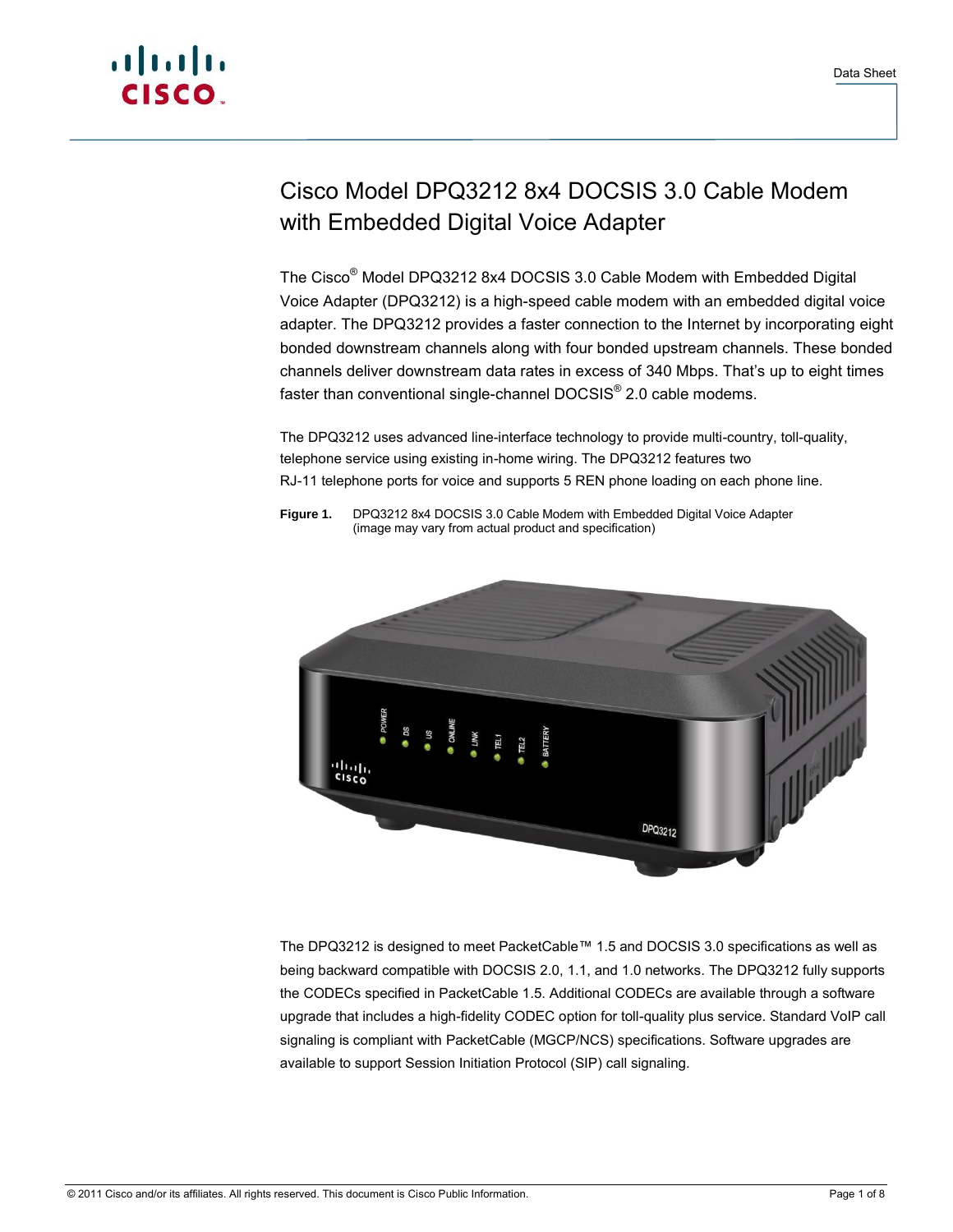### **Features**

#### **DOCSIS**

- Eight (8) bonded downstream channels with data rates in excess of 340 Mbps
- Four (4) bonded upstream channels with data rates in excess of 120 Mbps
- Designed to meet DOCSIS 3.0 specifications as well as backward compatibility with existing DOCSIS 2.0, 1.1 and 1.0 networks
- Enhanced packet processing technology to maximize performance
- Integrated battery backup provides power on loss of AC power

#### **Embedded Digital Voice Adapter**

- Two-line embedded digital voice adapter for wired telephony service
- Toll-quality, high-compression, and high-fidelity (exceeding toll quality) CODEC options

#### **Connections**

- Bridged 10/100/1000 Mbps Ethernet port with Auto-negotiate and Auto-MDIX and USB 2.0 data port
- Support for up to 64 users (1 USB port user and up to 63 users on user-supplied Ethernet hubs)

#### **Design and Function**

- Attractive compact design and versatile orientation to stand vertically, lie flat on the desktop or shelf, or mount easily on a wall
- Dual-color LEDs on the front-panel provide an informative and easy-to-understand display to indicate real-time operational status
- Color-coded connectors and cables for easy installation and setup
- Rugged electronic components for long-term reliability

#### **Management**

- Software upgradeable by network download
- Remote manageability using SNMP V1/V2 and V3

#### **Software and Documentation**

• CD-ROM containing user guide and USB driver installation software for Microsoft Windows 7, Windows Vista, Windows XP, and Windows 2000 operating systems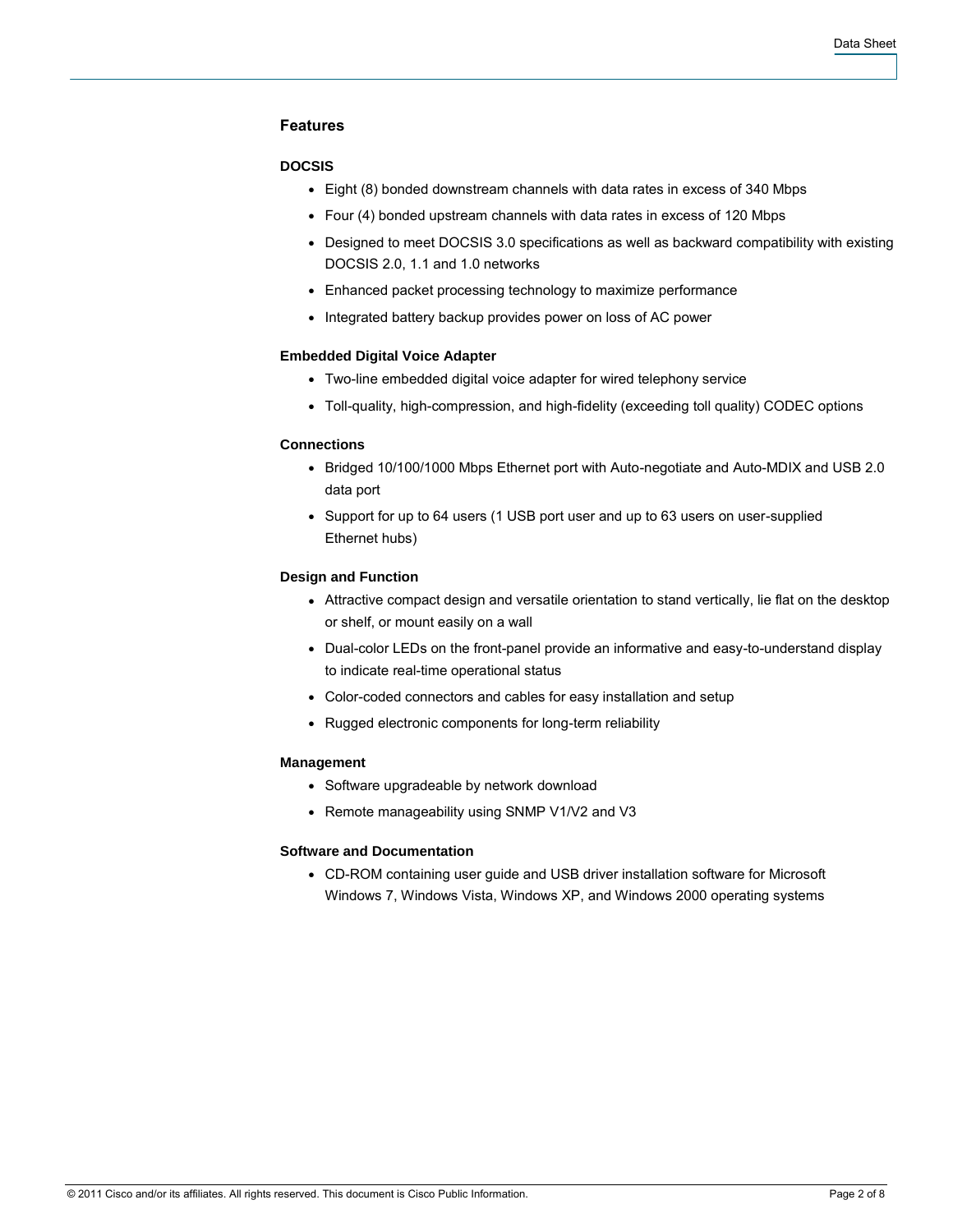

**Figure 2.** DPQ3212 Front Panel (image may vary from actual product and specification)



| <b>Feature</b>  | <b>Description</b>                                                         |
|-----------------|----------------------------------------------------------------------------|
| Indicators      | POWER, DS, US, ONLINE, LINK, TEL1, TEL2, BATTERY                           |
| Color           | Black textured case, smooth black faceplate, silver text, green/amber LEDs |
| <b>Branding</b> | Cisco logo and model number                                                |





| Table 2.                                      | <b>Back Panel Connections</b>                                                                                 |
|-----------------------------------------------|---------------------------------------------------------------------------------------------------------------|
| <b>Feature</b>                                | <b>Description</b>                                                                                            |
| TELEPHONE 1/2 and 2<br>Color: Gray            | RJ-11 telephone ports connect to home telephone wiring and to conventional telephones<br>or fax machines      |
| <b>ETHERNET</b><br>Connector Color: Yellow    | RJ-45 Ethernet port connects to the Ethernet port on your PC or your home network                             |
| USB (option)<br>Color: Blue                   | USB 2.0 Type 2 port to connect to your PC<br>(USB port option is not included on all hardware configurations) |
| <b>REBOOT EMTA</b>                            | Power cycles the modem                                                                                        |
| CARLE<br>Connector Color: White               | F-connector connects to an active cable signal from your service provider                                     |
| <b>POWER</b><br><b>Connector Color: Black</b> | Connects modem to AC power                                                                                    |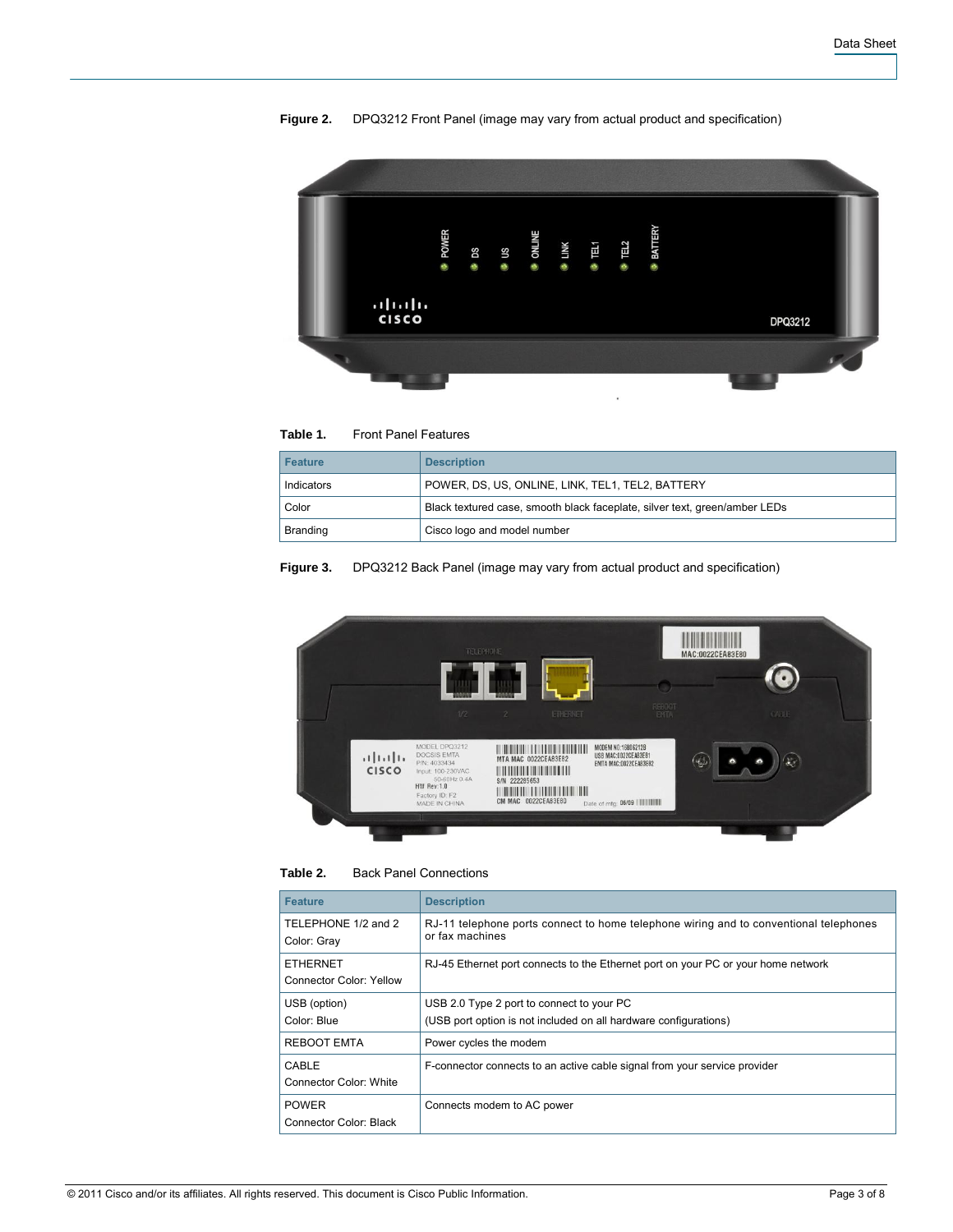# **Product Specifications**

#### **Table 3.** Product Specifications

| <b>Specification</b>                                 | <b>Value</b>                                                                                                                                                                                                                                                                                                                                                                                                                                                                                                                                                                                                                                                                                                                                                                                                                                                                                                                                                                                                                                                                                                                                                                                                                                                                                                                                                                                                                                                                                                                                                                                                                                                                                                                                                                                                                                                                                                                                                                                   |
|------------------------------------------------------|------------------------------------------------------------------------------------------------------------------------------------------------------------------------------------------------------------------------------------------------------------------------------------------------------------------------------------------------------------------------------------------------------------------------------------------------------------------------------------------------------------------------------------------------------------------------------------------------------------------------------------------------------------------------------------------------------------------------------------------------------------------------------------------------------------------------------------------------------------------------------------------------------------------------------------------------------------------------------------------------------------------------------------------------------------------------------------------------------------------------------------------------------------------------------------------------------------------------------------------------------------------------------------------------------------------------------------------------------------------------------------------------------------------------------------------------------------------------------------------------------------------------------------------------------------------------------------------------------------------------------------------------------------------------------------------------------------------------------------------------------------------------------------------------------------------------------------------------------------------------------------------------------------------------------------------------------------------------------------------------|
| Voice                                                |                                                                                                                                                                                                                                                                                                                                                                                                                                                                                                                                                                                                                                                                                                                                                                                                                                                                                                                                                                                                                                                                                                                                                                                                                                                                                                                                                                                                                                                                                                                                                                                                                                                                                                                                                                                                                                                                                                                                                                                                |
| Call Signaling Protocol<br><b>Provisioning Modes</b> | • MGCP/NCS including configurable IPsec encryption<br>• Configurable to support RFC2833 event signaling<br>• Supports Bell103 detection: Improves alarm panel and Point of Sale (POS) interoperability<br>by optimizing DSP for Bell 103 protocol<br>• Software upgradeable to support Session Initiation Protocol (SIP)<br>• The following SIP standards are supported<br>○ RFC 2617 HTTP Authentication: Basic and Digest Access Authentication<br>○ RFC 2976 The SIP INFO Method<br>○ RFC 3261 SIP: Session Initiation Protocol<br>○ RFC 3262 Reliability of Provisional Responses in Session Initiation Protocol (SIP)<br>○ RFC 3263 Session Initiation Protocol (SIP): Locating SIP Servers<br>○ RFC 3264 An Offer/Answer Model with Session Description Protocol (SDP)<br>○ RFC 3265 Session Initiation Protocol (SIP)-Specific Event Notification<br>○ RFC 3420 Internet Media Type message/sipfrag<br>○ RFC 3428 Session Initiation Protocol (SIP) Extension for Instant Messaging<br>○ RFC 3515 The Session Initiation Protocol (SIP) Refer Method<br>○ RFC 3842 A Message Summary and Message Waiting Indication Event Package for the<br>Session Initiation Protocol (SIP)<br>○ RFC 3892 The Session Initiation Protocol (SIP) Referred-By Mechanism<br>○ RFC 3903 Session Initiation Protocol (SIP) Extension for Event State Publication<br>○ Draft-ietf-mmusic-sdp-new-24 SDP: Session Description Protocol (Replacement for<br>RFC 2327)<br>○ Draft-ietf-sipping-cc-transfer-01 Session Initiation Protocol Call Control – Transfer<br>○ Draft-ietf-sip-session-timer-08 The SIP Session Timer<br>∘ Draft-ietf-sipping-realtimefax-01 SIP Support for Real-time Fax: Call Flow Examples and<br><b>Best Current Practices</b><br>○ Draft-ietf-mmusic-sdescription-09 Session Description Protocol Security<br>• Descriptions for Media Streams<br>○ Draft-ietf-sip-replaces-02 The Session Initiation Protocol (SIP) "Replaces" Header<br>• Full PacketCable secure provisioning |
|                                                      | • Kerberos support with NVRAM ticket caching<br>• Configurable PacketCable-lite (MTA config file provisioning without security)                                                                                                                                                                                                                                                                                                                                                                                                                                                                                                                                                                                                                                                                                                                                                                                                                                                                                                                                                                                                                                                                                                                                                                                                                                                                                                                                                                                                                                                                                                                                                                                                                                                                                                                                                                                                                                                                |
|                                                      | • Configurable for non-PacketCable (MTA configuration using DOCSIS config file)                                                                                                                                                                                                                                                                                                                                                                                                                                                                                                                                                                                                                                                                                                                                                                                                                                                                                                                                                                                                                                                                                                                                                                                                                                                                                                                                                                                                                                                                                                                                                                                                                                                                                                                                                                                                                                                                                                                |
| <b>CODECs</b>                                        | Standard: G.711, T.38 Fax Relay, iLBC and BV16<br>Software upgradeable to support other CODEC combinations including:<br>• G.711 and G.728<br>• G.711 and G.729<br>$\bullet$ G.711 and G.729 a/e<br>G.711 and BV16 and BV32 (High fidelity - near CD quality)<br>• G.711 and G.723<br>• G.711 and G.726<br>Note: Other codec combinations can be downloaded as required.                                                                                                                                                                                                                                                                                                                                                                                                                                                                                                                                                                                                                                                                                                                                                                                                                                                                                                                                                                                                                                                                                                                                                                                                                                                                                                                                                                                                                                                                                                                                                                                                                       |
| <b>CODEC Packetization</b><br>Intervals              | 10, 20, and 30mS                                                                                                                                                                                                                                                                                                                                                                                                                                                                                                                                                                                                                                                                                                                                                                                                                                                                                                                                                                                                                                                                                                                                                                                                                                                                                                                                                                                                                                                                                                                                                                                                                                                                                                                                                                                                                                                                                                                                                                               |
| CODEC Synchronization                                | CODEC synchronization to UGS time clock allows slip-free end-to-end sync to PSTN clock<br>(minimizes frame slips that can cause Fax/Analog Modem call failures)                                                                                                                                                                                                                                                                                                                                                                                                                                                                                                                                                                                                                                                                                                                                                                                                                                                                                                                                                                                                                                                                                                                                                                                                                                                                                                                                                                                                                                                                                                                                                                                                                                                                                                                                                                                                                                |
| <b>CODEC</b> Encryption                              | Configurable to support AES-128 encryption or no encryption modes                                                                                                                                                                                                                                                                                                                                                                                                                                                                                                                                                                                                                                                                                                                                                                                                                                                                                                                                                                                                                                                                                                                                                                                                                                                                                                                                                                                                                                                                                                                                                                                                                                                                                                                                                                                                                                                                                                                              |
| <b>Hearing Impaired Services</b><br>Support          | TDD support including detection of V.18 including Annex A                                                                                                                                                                                                                                                                                                                                                                                                                                                                                                                                                                                                                                                                                                                                                                                                                                                                                                                                                                                                                                                                                                                                                                                                                                                                                                                                                                                                                                                                                                                                                                                                                                                                                                                                                                                                                                                                                                                                      |
| Fax and Analog Modem<br>support                      | DSP based Modem/Fax Tone detection and support for Voice Band Data Mode with<br>auto-CODEC negotiation and auto-control of echo canceller, jitter buffer, and Voice Activation<br>Detection (VAD)                                                                                                                                                                                                                                                                                                                                                                                                                                                                                                                                                                                                                                                                                                                                                                                                                                                                                                                                                                                                                                                                                                                                                                                                                                                                                                                                                                                                                                                                                                                                                                                                                                                                                                                                                                                              |
| Jitter Buffer Support                                | Adaptive dynamically controlled                                                                                                                                                                                                                                                                                                                                                                                                                                                                                                                                                                                                                                                                                                                                                                                                                                                                                                                                                                                                                                                                                                                                                                                                                                                                                                                                                                                                                                                                                                                                                                                                                                                                                                                                                                                                                                                                                                                                                                |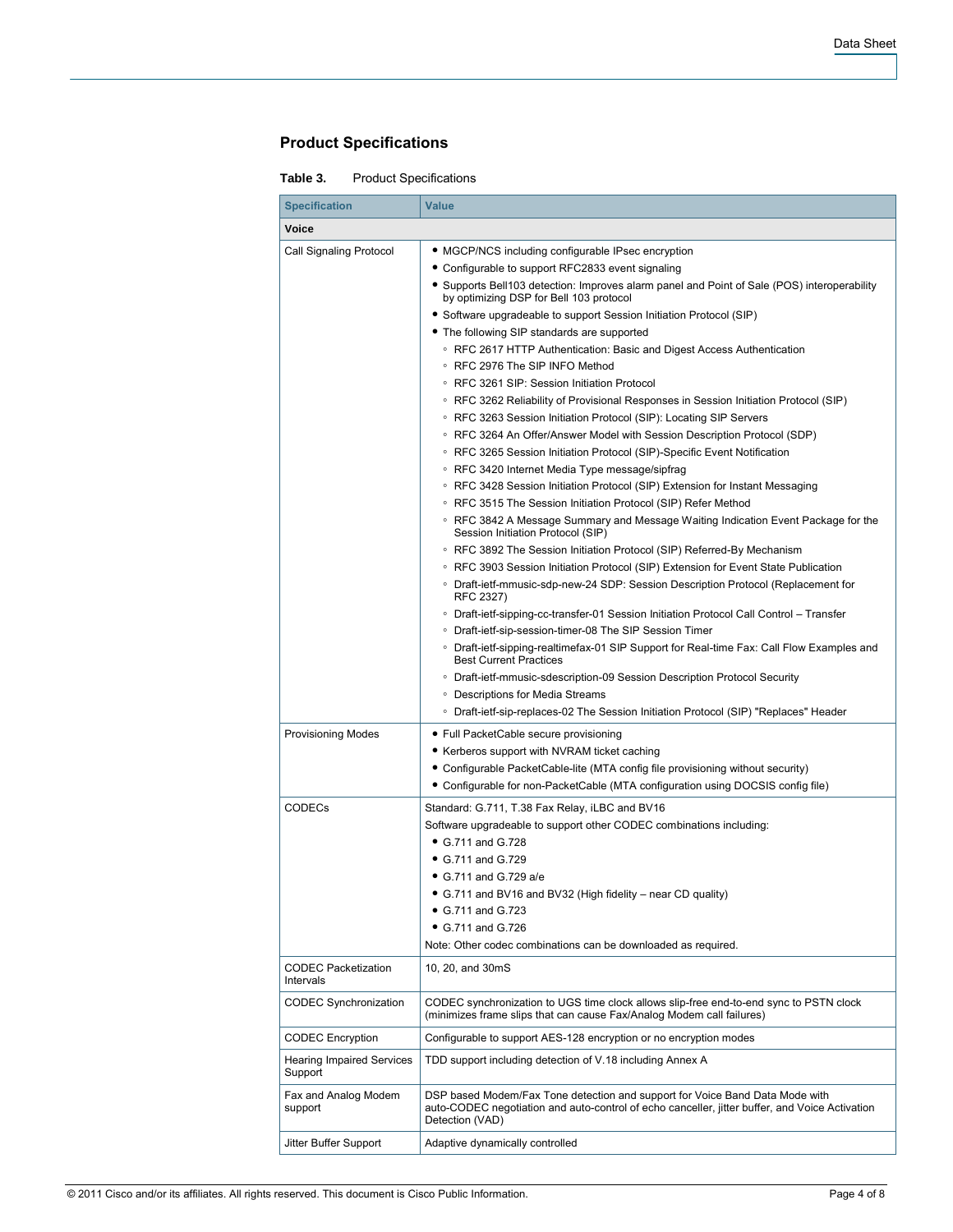| <b>Specification</b>                                  | <b>Value</b>                                                                                                                                                                                                                                                                                                                                                                                                                                                                                                                                                                                                                                                                                                                       |  |
|-------------------------------------------------------|------------------------------------------------------------------------------------------------------------------------------------------------------------------------------------------------------------------------------------------------------------------------------------------------------------------------------------------------------------------------------------------------------------------------------------------------------------------------------------------------------------------------------------------------------------------------------------------------------------------------------------------------------------------------------------------------------------------------------------|--|
| Voice (continued)                                     |                                                                                                                                                                                                                                                                                                                                                                                                                                                                                                                                                                                                                                                                                                                                    |  |
| Latency Control                                       | Configurable min / max jitter buffer size                                                                                                                                                                                                                                                                                                                                                                                                                                                                                                                                                                                                                                                                                          |  |
| Audio Gain Levels                                     | Independently Configurable Tx and Rx audio gains                                                                                                                                                                                                                                                                                                                                                                                                                                                                                                                                                                                                                                                                                   |  |
| Silence Suppression                                   | Configurable VAD with comfort noise generation                                                                                                                                                                                                                                                                                                                                                                                                                                                                                                                                                                                                                                                                                     |  |
| Packet Loss Concealment                               | ANSI T1.521-1999                                                                                                                                                                                                                                                                                                                                                                                                                                                                                                                                                                                                                                                                                                                   |  |
| <b>Call Connection Quality</b><br>Monitoring          | RTCP, RFC1889, RFC1890, SNMP MIB for last call quality statistics                                                                                                                                                                                                                                                                                                                                                                                                                                                                                                                                                                                                                                                                  |  |
| <b>Dialing Modes</b>                                  | DTMF and configurable pulse dial support                                                                                                                                                                                                                                                                                                                                                                                                                                                                                                                                                                                                                                                                                           |  |
| <b>DTMF Relay</b>                                     | RFC2833 including fast (40mS) DTMF Relay for alarm system signaling compatibility                                                                                                                                                                                                                                                                                                                                                                                                                                                                                                                                                                                                                                                  |  |
| Layer 2 Quality of Service                            | • Full PacketCable secure DQOS with GatelD including UGS and UGS/AD<br>• DQOS Lite support including UGS and UGS/AD                                                                                                                                                                                                                                                                                                                                                                                                                                                                                                                                                                                                                |  |
| Layer 3 Quality of Service                            | Configurable DiffServe/TOS support for Signaling, RTP, and RTCP flows                                                                                                                                                                                                                                                                                                                                                                                                                                                                                                                                                                                                                                                              |  |
| Payload Header<br>Suppression (PHS)                   | • Supported for RTP and RTCP packet flows to reduce per-call network bandwidth.<br>• Advanced support for Dynamic Payload Header Suppression using Propane Technology.                                                                                                                                                                                                                                                                                                                                                                                                                                                                                                                                                             |  |
| Management                                            | SNMPv3, SNMPv2, and SNMPv1, Telnet /SSH with configurable user ID and password, internal<br>log, and external Syslog support                                                                                                                                                                                                                                                                                                                                                                                                                                                                                                                                                                                                       |  |
| Echo Cancellation                                     | G.168 with extended echo tail support                                                                                                                                                                                                                                                                                                                                                                                                                                                                                                                                                                                                                                                                                              |  |
| Call Feature Support                                  | • Caller ID<br>• Call Waiting with Caller ID<br>• Cancel Call Waiting<br>• Call Conferencing (3-way calls)<br>• Configurable hook flash support<br>• Distinctive Ringing (Configurable for up to 11 ring patterns per phone line)<br>• Ring Splash<br>• Stutter Dial Tone<br>• Off hook warning tone<br>• Open Switch Interval support to enhance answering machine compatibility<br>• Configurable star codes<br>• Euro/US hook-flash type<br>• Call transfer<br>• Message Waiting Indicator<br>• Warm Line<br>• Call Forwarding Unconditional<br>• Call Forwarding on Busy<br>• Call Forwarding No Answer<br>Call return<br>• Redial Call<br>• Automatic redial<br>• Other call features available with compliant CMS or gateway |  |
| <b>Telephone Ring Loading</b>                         | Full 5 REN support on each phone line (10 REN total)                                                                                                                                                                                                                                                                                                                                                                                                                                                                                                                                                                                                                                                                               |  |
| Ring Signal                                           | Configurable balanced ring with configurable DC offset                                                                                                                                                                                                                                                                                                                                                                                                                                                                                                                                                                                                                                                                             |  |
| Max Phone Line Distance                               | Supports up to 1000 ft of AWG26 wire (0.4mm) on each phone line. Supports operation with<br>typical in-home telephone wiring                                                                                                                                                                                                                                                                                                                                                                                                                                                                                                                                                                                                       |  |
| Country-Specific<br>Telephone Parameters<br>Supported | United States, Japan, United Kingdom, Germany, France, Belgium, Netherlands, Finland, Italy,<br>Switzerland, Sweden, Denmark, Brazil, Australia, Poland, Czech Republic, Hungary, Romania,<br>ETSI 101 909-18                                                                                                                                                                                                                                                                                                                                                                                                                                                                                                                      |  |
| <b>RF Downstream</b>                                  |                                                                                                                                                                                                                                                                                                                                                                                                                                                                                                                                                                                                                                                                                                                                    |  |
| <b>Operating Frequency</b><br>Range                   | 88 to 1002 or 108 to 1002 MHz                                                                                                                                                                                                                                                                                                                                                                                                                                                                                                                                                                                                                                                                                                      |  |
| <b>Tuner Frequency Range</b>                          | 88 to 1002 or 108 to 1002 MHz                                                                                                                                                                                                                                                                                                                                                                                                                                                                                                                                                                                                                                                                                                      |  |
| Tuner                                                 | (2) Frequency agile block tuners, 32 MHz bandpass each                                                                                                                                                                                                                                                                                                                                                                                                                                                                                                                                                                                                                                                                             |  |
| Demodulation                                          | 8 demodulators, 4 per tuner, each demodulator; 64 QAM or 256 QAM                                                                                                                                                                                                                                                                                                                                                                                                                                                                                                                                                                                                                                                                   |  |
| Maximum Data Rate                                     | 8 downstream channels, each 6 MHz channel:<br>42.88 Mbps for 256 QAM and 30.34 Mbps for 64 QAM                                                                                                                                                                                                                                                                                                                                                                                                                                                                                                                                                                                                                                     |  |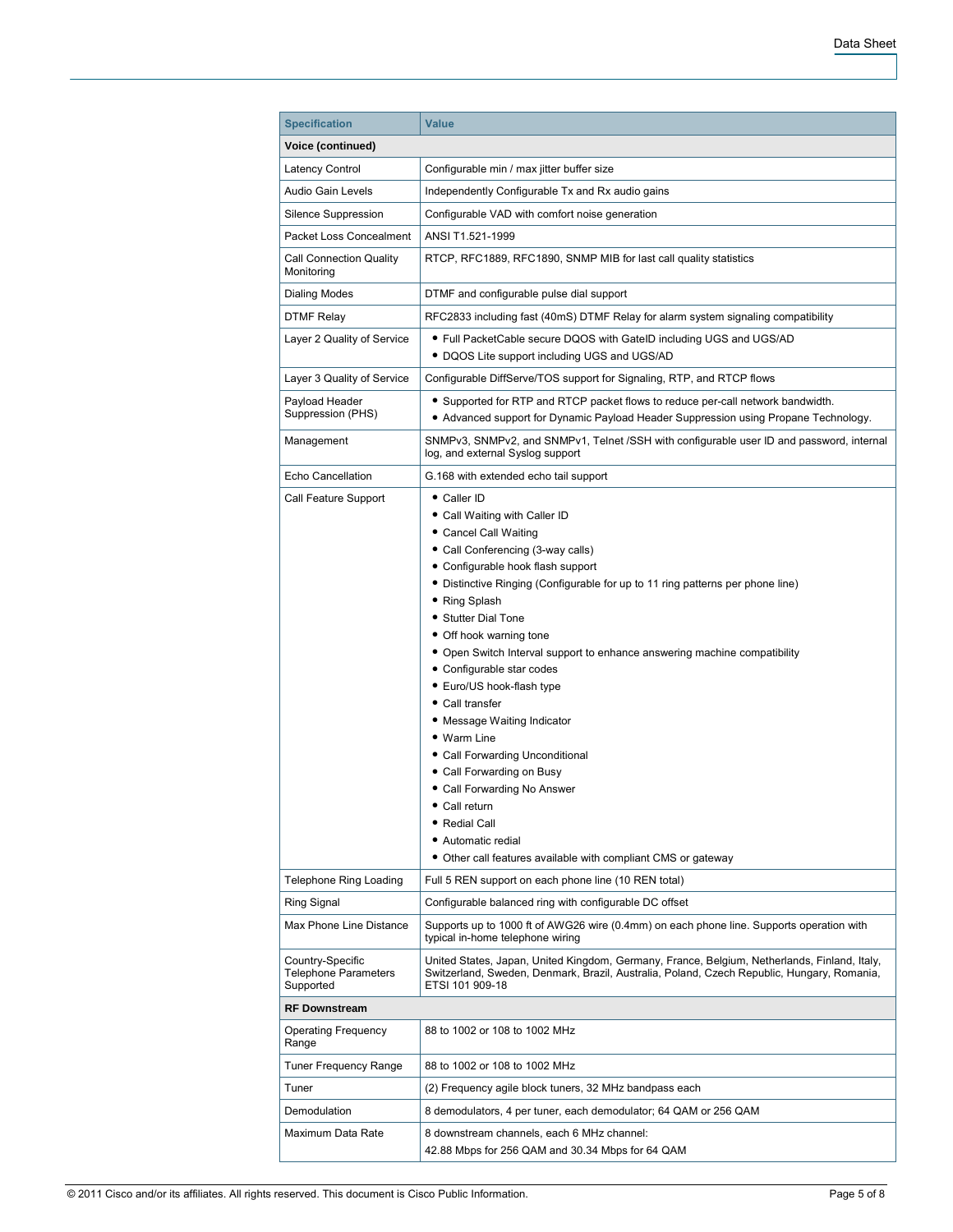| <b>RF Downstream (continued)</b><br>6 MHz<br><b>Bandwidth</b><br><b>Operating Level Range</b><br>$-15$ to $+15$ dBmV<br>Input Impedance<br>75 ohms<br><b>RF Upstream</b><br><b>Operating Frequency</b><br>5 to 42 MHz, 5 to 65 MHz, or 5 to 85 MHz<br>Range<br><b>Transmitter Frequency</b><br>5 to 42 MHz, 5 to 65 MHz, or 5 to 85 MHz<br>Range<br><b>Upstream Transmission</b><br>4 upstream channels<br>QPSK, 8 QAM, 16 QAM, 32 QAM, 64 QAM at ATDMA mode<br>Modulation<br>QPSK, 8 QAM, 16 QAM, 32 QAM, 64 QAM, 128 QAM at SCDMA mode<br>Channel<br>Maximum Data Rate per<br>Raw<br>channel<br>Bandwidth (MHz)<br><b>Modulation</b><br>Data Rate (Mbps)<br>QPSK<br>1.6<br>2.56<br>5.12<br>16 QAM<br>1.6<br>QPSK<br>3.2<br>5.12<br>3.2<br>16 QAM<br>10.24<br>32 QAM<br>3.2<br>12.8<br>64 QAM<br>3.2<br>15.4<br>16 QAM<br>6.4<br>20.5<br>32 QAM<br>6.4<br>25.6<br>64 QAM<br>6.4<br>30.72<br><b>Bandwidth</b><br>200 kHz to 6.4 MHz<br>Maximum Operating Level<br>1 Channel<br>3 or 4 Channels<br><b>Modulation</b><br>2 Channels<br>QPSK<br><b>TDMA</b><br>+61 dBmV<br>+58 dBmV<br>+55dBmV<br>8 QAM<br>+58 dBmV<br>+55 dBmV<br>+52dBmV<br>16 QAM<br>+58 dBmV<br>+55 dBmV<br>+52dBmV<br>32 QAM<br>+57 dBmV<br>+54 dBmV<br>+51dBmV<br>64 QAM<br>+57 dBmV<br>+54 dBmV<br>+51dBmV<br>QPSK<br><b>SCDMA</b><br>+56 dBmV<br>+53 dBmV<br>+53 dBmV<br>8 QAM<br>+56 dBmV<br>+53 dBmV<br>+53 dBmV<br>16 QAM<br>+56 dBmV<br>+53 dBmV<br>+53 dBmV<br>32 QAM<br>+56 dBmV<br>+53 dBmV<br>+53 dBmV<br>64 QAM<br>+56 dBmV<br>+53 dBmV<br>+53 dBmV<br><b>128 QAM</b><br>+56 dBmV<br>+53 dBmV<br>+53 dBmV<br>Other<br>100-120 VAC / 50-60 Hz or 100-240 VAC / 50-60 Hz<br>Input Voltage<br>$~14$ Watts<br>Power Consumption<br>Ethernet 10/100/1000BASE-T (Auto-sensing with Auto-MDIX): RJ-45 Ethernet (1)<br>Data Ports<br>USB 2.0, Type B (factory installed option)<br><b>RF</b><br>Female "F" type<br>Impedance<br>75 ohm<br><b>Mechanical</b><br>Dimensions (W x D x H)<br>Not including "F" connector:<br>7 in. x 5.9 in. x 2.8 in. (17.8 cm x 15.0 cm x 7.0 cm)<br>(approximate)<br>Weight (approximate)<br>No battery: 18.9 oz (0.536 kg)<br>With battery: 24.6 oz (0.698 kg)<br><b>Battery Type and Capacity</b><br>1 cartridge, Li-Ion, 3 cells, 2600 mAh<br><b>Operating Temperature</b><br>32° to 104°F (0° to 40°C) | <b>Specification</b> | <b>Value</b> |  |  |  |
|-----------------------------------------------------------------------------------------------------------------------------------------------------------------------------------------------------------------------------------------------------------------------------------------------------------------------------------------------------------------------------------------------------------------------------------------------------------------------------------------------------------------------------------------------------------------------------------------------------------------------------------------------------------------------------------------------------------------------------------------------------------------------------------------------------------------------------------------------------------------------------------------------------------------------------------------------------------------------------------------------------------------------------------------------------------------------------------------------------------------------------------------------------------------------------------------------------------------------------------------------------------------------------------------------------------------------------------------------------------------------------------------------------------------------------------------------------------------------------------------------------------------------------------------------------------------------------------------------------------------------------------------------------------------------------------------------------------------------------------------------------------------------------------------------------------------------------------------------------------------------------------------------------------------------------------------------------------------------------------------------------------------------------------------------------------------------------------------------------------------------------------------------------------------------------------------------------------------------------------------------------------------------------------------------------------------|----------------------|--------------|--|--|--|
|                                                                                                                                                                                                                                                                                                                                                                                                                                                                                                                                                                                                                                                                                                                                                                                                                                                                                                                                                                                                                                                                                                                                                                                                                                                                                                                                                                                                                                                                                                                                                                                                                                                                                                                                                                                                                                                                                                                                                                                                                                                                                                                                                                                                                                                                                                                 |                      |              |  |  |  |
|                                                                                                                                                                                                                                                                                                                                                                                                                                                                                                                                                                                                                                                                                                                                                                                                                                                                                                                                                                                                                                                                                                                                                                                                                                                                                                                                                                                                                                                                                                                                                                                                                                                                                                                                                                                                                                                                                                                                                                                                                                                                                                                                                                                                                                                                                                                 |                      |              |  |  |  |
|                                                                                                                                                                                                                                                                                                                                                                                                                                                                                                                                                                                                                                                                                                                                                                                                                                                                                                                                                                                                                                                                                                                                                                                                                                                                                                                                                                                                                                                                                                                                                                                                                                                                                                                                                                                                                                                                                                                                                                                                                                                                                                                                                                                                                                                                                                                 |                      |              |  |  |  |
|                                                                                                                                                                                                                                                                                                                                                                                                                                                                                                                                                                                                                                                                                                                                                                                                                                                                                                                                                                                                                                                                                                                                                                                                                                                                                                                                                                                                                                                                                                                                                                                                                                                                                                                                                                                                                                                                                                                                                                                                                                                                                                                                                                                                                                                                                                                 |                      |              |  |  |  |
|                                                                                                                                                                                                                                                                                                                                                                                                                                                                                                                                                                                                                                                                                                                                                                                                                                                                                                                                                                                                                                                                                                                                                                                                                                                                                                                                                                                                                                                                                                                                                                                                                                                                                                                                                                                                                                                                                                                                                                                                                                                                                                                                                                                                                                                                                                                 |                      |              |  |  |  |
|                                                                                                                                                                                                                                                                                                                                                                                                                                                                                                                                                                                                                                                                                                                                                                                                                                                                                                                                                                                                                                                                                                                                                                                                                                                                                                                                                                                                                                                                                                                                                                                                                                                                                                                                                                                                                                                                                                                                                                                                                                                                                                                                                                                                                                                                                                                 |                      |              |  |  |  |
|                                                                                                                                                                                                                                                                                                                                                                                                                                                                                                                                                                                                                                                                                                                                                                                                                                                                                                                                                                                                                                                                                                                                                                                                                                                                                                                                                                                                                                                                                                                                                                                                                                                                                                                                                                                                                                                                                                                                                                                                                                                                                                                                                                                                                                                                                                                 |                      |              |  |  |  |
|                                                                                                                                                                                                                                                                                                                                                                                                                                                                                                                                                                                                                                                                                                                                                                                                                                                                                                                                                                                                                                                                                                                                                                                                                                                                                                                                                                                                                                                                                                                                                                                                                                                                                                                                                                                                                                                                                                                                                                                                                                                                                                                                                                                                                                                                                                                 |                      |              |  |  |  |
|                                                                                                                                                                                                                                                                                                                                                                                                                                                                                                                                                                                                                                                                                                                                                                                                                                                                                                                                                                                                                                                                                                                                                                                                                                                                                                                                                                                                                                                                                                                                                                                                                                                                                                                                                                                                                                                                                                                                                                                                                                                                                                                                                                                                                                                                                                                 |                      |              |  |  |  |
|                                                                                                                                                                                                                                                                                                                                                                                                                                                                                                                                                                                                                                                                                                                                                                                                                                                                                                                                                                                                                                                                                                                                                                                                                                                                                                                                                                                                                                                                                                                                                                                                                                                                                                                                                                                                                                                                                                                                                                                                                                                                                                                                                                                                                                                                                                                 |                      |              |  |  |  |
|                                                                                                                                                                                                                                                                                                                                                                                                                                                                                                                                                                                                                                                                                                                                                                                                                                                                                                                                                                                                                                                                                                                                                                                                                                                                                                                                                                                                                                                                                                                                                                                                                                                                                                                                                                                                                                                                                                                                                                                                                                                                                                                                                                                                                                                                                                                 |                      |              |  |  |  |
|                                                                                                                                                                                                                                                                                                                                                                                                                                                                                                                                                                                                                                                                                                                                                                                                                                                                                                                                                                                                                                                                                                                                                                                                                                                                                                                                                                                                                                                                                                                                                                                                                                                                                                                                                                                                                                                                                                                                                                                                                                                                                                                                                                                                                                                                                                                 |                      |              |  |  |  |
|                                                                                                                                                                                                                                                                                                                                                                                                                                                                                                                                                                                                                                                                                                                                                                                                                                                                                                                                                                                                                                                                                                                                                                                                                                                                                                                                                                                                                                                                                                                                                                                                                                                                                                                                                                                                                                                                                                                                                                                                                                                                                                                                                                                                                                                                                                                 |                      |              |  |  |  |
|                                                                                                                                                                                                                                                                                                                                                                                                                                                                                                                                                                                                                                                                                                                                                                                                                                                                                                                                                                                                                                                                                                                                                                                                                                                                                                                                                                                                                                                                                                                                                                                                                                                                                                                                                                                                                                                                                                                                                                                                                                                                                                                                                                                                                                                                                                                 |                      |              |  |  |  |
|                                                                                                                                                                                                                                                                                                                                                                                                                                                                                                                                                                                                                                                                                                                                                                                                                                                                                                                                                                                                                                                                                                                                                                                                                                                                                                                                                                                                                                                                                                                                                                                                                                                                                                                                                                                                                                                                                                                                                                                                                                                                                                                                                                                                                                                                                                                 |                      |              |  |  |  |
|                                                                                                                                                                                                                                                                                                                                                                                                                                                                                                                                                                                                                                                                                                                                                                                                                                                                                                                                                                                                                                                                                                                                                                                                                                                                                                                                                                                                                                                                                                                                                                                                                                                                                                                                                                                                                                                                                                                                                                                                                                                                                                                                                                                                                                                                                                                 |                      |              |  |  |  |
|                                                                                                                                                                                                                                                                                                                                                                                                                                                                                                                                                                                                                                                                                                                                                                                                                                                                                                                                                                                                                                                                                                                                                                                                                                                                                                                                                                                                                                                                                                                                                                                                                                                                                                                                                                                                                                                                                                                                                                                                                                                                                                                                                                                                                                                                                                                 |                      |              |  |  |  |
|                                                                                                                                                                                                                                                                                                                                                                                                                                                                                                                                                                                                                                                                                                                                                                                                                                                                                                                                                                                                                                                                                                                                                                                                                                                                                                                                                                                                                                                                                                                                                                                                                                                                                                                                                                                                                                                                                                                                                                                                                                                                                                                                                                                                                                                                                                                 |                      |              |  |  |  |
|                                                                                                                                                                                                                                                                                                                                                                                                                                                                                                                                                                                                                                                                                                                                                                                                                                                                                                                                                                                                                                                                                                                                                                                                                                                                                                                                                                                                                                                                                                                                                                                                                                                                                                                                                                                                                                                                                                                                                                                                                                                                                                                                                                                                                                                                                                                 |                      |              |  |  |  |
|                                                                                                                                                                                                                                                                                                                                                                                                                                                                                                                                                                                                                                                                                                                                                                                                                                                                                                                                                                                                                                                                                                                                                                                                                                                                                                                                                                                                                                                                                                                                                                                                                                                                                                                                                                                                                                                                                                                                                                                                                                                                                                                                                                                                                                                                                                                 |                      |              |  |  |  |
|                                                                                                                                                                                                                                                                                                                                                                                                                                                                                                                                                                                                                                                                                                                                                                                                                                                                                                                                                                                                                                                                                                                                                                                                                                                                                                                                                                                                                                                                                                                                                                                                                                                                                                                                                                                                                                                                                                                                                                                                                                                                                                                                                                                                                                                                                                                 |                      |              |  |  |  |
|                                                                                                                                                                                                                                                                                                                                                                                                                                                                                                                                                                                                                                                                                                                                                                                                                                                                                                                                                                                                                                                                                                                                                                                                                                                                                                                                                                                                                                                                                                                                                                                                                                                                                                                                                                                                                                                                                                                                                                                                                                                                                                                                                                                                                                                                                                                 |                      |              |  |  |  |
|                                                                                                                                                                                                                                                                                                                                                                                                                                                                                                                                                                                                                                                                                                                                                                                                                                                                                                                                                                                                                                                                                                                                                                                                                                                                                                                                                                                                                                                                                                                                                                                                                                                                                                                                                                                                                                                                                                                                                                                                                                                                                                                                                                                                                                                                                                                 |                      |              |  |  |  |
|                                                                                                                                                                                                                                                                                                                                                                                                                                                                                                                                                                                                                                                                                                                                                                                                                                                                                                                                                                                                                                                                                                                                                                                                                                                                                                                                                                                                                                                                                                                                                                                                                                                                                                                                                                                                                                                                                                                                                                                                                                                                                                                                                                                                                                                                                                                 |                      |              |  |  |  |
|                                                                                                                                                                                                                                                                                                                                                                                                                                                                                                                                                                                                                                                                                                                                                                                                                                                                                                                                                                                                                                                                                                                                                                                                                                                                                                                                                                                                                                                                                                                                                                                                                                                                                                                                                                                                                                                                                                                                                                                                                                                                                                                                                                                                                                                                                                                 |                      |              |  |  |  |
|                                                                                                                                                                                                                                                                                                                                                                                                                                                                                                                                                                                                                                                                                                                                                                                                                                                                                                                                                                                                                                                                                                                                                                                                                                                                                                                                                                                                                                                                                                                                                                                                                                                                                                                                                                                                                                                                                                                                                                                                                                                                                                                                                                                                                                                                                                                 |                      |              |  |  |  |
|                                                                                                                                                                                                                                                                                                                                                                                                                                                                                                                                                                                                                                                                                                                                                                                                                                                                                                                                                                                                                                                                                                                                                                                                                                                                                                                                                                                                                                                                                                                                                                                                                                                                                                                                                                                                                                                                                                                                                                                                                                                                                                                                                                                                                                                                                                                 |                      |              |  |  |  |
|                                                                                                                                                                                                                                                                                                                                                                                                                                                                                                                                                                                                                                                                                                                                                                                                                                                                                                                                                                                                                                                                                                                                                                                                                                                                                                                                                                                                                                                                                                                                                                                                                                                                                                                                                                                                                                                                                                                                                                                                                                                                                                                                                                                                                                                                                                                 |                      |              |  |  |  |
|                                                                                                                                                                                                                                                                                                                                                                                                                                                                                                                                                                                                                                                                                                                                                                                                                                                                                                                                                                                                                                                                                                                                                                                                                                                                                                                                                                                                                                                                                                                                                                                                                                                                                                                                                                                                                                                                                                                                                                                                                                                                                                                                                                                                                                                                                                                 |                      |              |  |  |  |
|                                                                                                                                                                                                                                                                                                                                                                                                                                                                                                                                                                                                                                                                                                                                                                                                                                                                                                                                                                                                                                                                                                                                                                                                                                                                                                                                                                                                                                                                                                                                                                                                                                                                                                                                                                                                                                                                                                                                                                                                                                                                                                                                                                                                                                                                                                                 |                      |              |  |  |  |
|                                                                                                                                                                                                                                                                                                                                                                                                                                                                                                                                                                                                                                                                                                                                                                                                                                                                                                                                                                                                                                                                                                                                                                                                                                                                                                                                                                                                                                                                                                                                                                                                                                                                                                                                                                                                                                                                                                                                                                                                                                                                                                                                                                                                                                                                                                                 |                      |              |  |  |  |
|                                                                                                                                                                                                                                                                                                                                                                                                                                                                                                                                                                                                                                                                                                                                                                                                                                                                                                                                                                                                                                                                                                                                                                                                                                                                                                                                                                                                                                                                                                                                                                                                                                                                                                                                                                                                                                                                                                                                                                                                                                                                                                                                                                                                                                                                                                                 |                      |              |  |  |  |
|                                                                                                                                                                                                                                                                                                                                                                                                                                                                                                                                                                                                                                                                                                                                                                                                                                                                                                                                                                                                                                                                                                                                                                                                                                                                                                                                                                                                                                                                                                                                                                                                                                                                                                                                                                                                                                                                                                                                                                                                                                                                                                                                                                                                                                                                                                                 |                      |              |  |  |  |
|                                                                                                                                                                                                                                                                                                                                                                                                                                                                                                                                                                                                                                                                                                                                                                                                                                                                                                                                                                                                                                                                                                                                                                                                                                                                                                                                                                                                                                                                                                                                                                                                                                                                                                                                                                                                                                                                                                                                                                                                                                                                                                                                                                                                                                                                                                                 |                      |              |  |  |  |
|                                                                                                                                                                                                                                                                                                                                                                                                                                                                                                                                                                                                                                                                                                                                                                                                                                                                                                                                                                                                                                                                                                                                                                                                                                                                                                                                                                                                                                                                                                                                                                                                                                                                                                                                                                                                                                                                                                                                                                                                                                                                                                                                                                                                                                                                                                                 |                      |              |  |  |  |
|                                                                                                                                                                                                                                                                                                                                                                                                                                                                                                                                                                                                                                                                                                                                                                                                                                                                                                                                                                                                                                                                                                                                                                                                                                                                                                                                                                                                                                                                                                                                                                                                                                                                                                                                                                                                                                                                                                                                                                                                                                                                                                                                                                                                                                                                                                                 |                      |              |  |  |  |
|                                                                                                                                                                                                                                                                                                                                                                                                                                                                                                                                                                                                                                                                                                                                                                                                                                                                                                                                                                                                                                                                                                                                                                                                                                                                                                                                                                                                                                                                                                                                                                                                                                                                                                                                                                                                                                                                                                                                                                                                                                                                                                                                                                                                                                                                                                                 |                      |              |  |  |  |
|                                                                                                                                                                                                                                                                                                                                                                                                                                                                                                                                                                                                                                                                                                                                                                                                                                                                                                                                                                                                                                                                                                                                                                                                                                                                                                                                                                                                                                                                                                                                                                                                                                                                                                                                                                                                                                                                                                                                                                                                                                                                                                                                                                                                                                                                                                                 |                      |              |  |  |  |
|                                                                                                                                                                                                                                                                                                                                                                                                                                                                                                                                                                                                                                                                                                                                                                                                                                                                                                                                                                                                                                                                                                                                                                                                                                                                                                                                                                                                                                                                                                                                                                                                                                                                                                                                                                                                                                                                                                                                                                                                                                                                                                                                                                                                                                                                                                                 |                      |              |  |  |  |
|                                                                                                                                                                                                                                                                                                                                                                                                                                                                                                                                                                                                                                                                                                                                                                                                                                                                                                                                                                                                                                                                                                                                                                                                                                                                                                                                                                                                                                                                                                                                                                                                                                                                                                                                                                                                                                                                                                                                                                                                                                                                                                                                                                                                                                                                                                                 |                      |              |  |  |  |
|                                                                                                                                                                                                                                                                                                                                                                                                                                                                                                                                                                                                                                                                                                                                                                                                                                                                                                                                                                                                                                                                                                                                                                                                                                                                                                                                                                                                                                                                                                                                                                                                                                                                                                                                                                                                                                                                                                                                                                                                                                                                                                                                                                                                                                                                                                                 |                      |              |  |  |  |
|                                                                                                                                                                                                                                                                                                                                                                                                                                                                                                                                                                                                                                                                                                                                                                                                                                                                                                                                                                                                                                                                                                                                                                                                                                                                                                                                                                                                                                                                                                                                                                                                                                                                                                                                                                                                                                                                                                                                                                                                                                                                                                                                                                                                                                                                                                                 |                      |              |  |  |  |
|                                                                                                                                                                                                                                                                                                                                                                                                                                                                                                                                                                                                                                                                                                                                                                                                                                                                                                                                                                                                                                                                                                                                                                                                                                                                                                                                                                                                                                                                                                                                                                                                                                                                                                                                                                                                                                                                                                                                                                                                                                                                                                                                                                                                                                                                                                                 |                      |              |  |  |  |
|                                                                                                                                                                                                                                                                                                                                                                                                                                                                                                                                                                                                                                                                                                                                                                                                                                                                                                                                                                                                                                                                                                                                                                                                                                                                                                                                                                                                                                                                                                                                                                                                                                                                                                                                                                                                                                                                                                                                                                                                                                                                                                                                                                                                                                                                                                                 |                      |              |  |  |  |
|                                                                                                                                                                                                                                                                                                                                                                                                                                                                                                                                                                                                                                                                                                                                                                                                                                                                                                                                                                                                                                                                                                                                                                                                                                                                                                                                                                                                                                                                                                                                                                                                                                                                                                                                                                                                                                                                                                                                                                                                                                                                                                                                                                                                                                                                                                                 |                      |              |  |  |  |
|                                                                                                                                                                                                                                                                                                                                                                                                                                                                                                                                                                                                                                                                                                                                                                                                                                                                                                                                                                                                                                                                                                                                                                                                                                                                                                                                                                                                                                                                                                                                                                                                                                                                                                                                                                                                                                                                                                                                                                                                                                                                                                                                                                                                                                                                                                                 |                      |              |  |  |  |
|                                                                                                                                                                                                                                                                                                                                                                                                                                                                                                                                                                                                                                                                                                                                                                                                                                                                                                                                                                                                                                                                                                                                                                                                                                                                                                                                                                                                                                                                                                                                                                                                                                                                                                                                                                                                                                                                                                                                                                                                                                                                                                                                                                                                                                                                                                                 |                      |              |  |  |  |
|                                                                                                                                                                                                                                                                                                                                                                                                                                                                                                                                                                                                                                                                                                                                                                                                                                                                                                                                                                                                                                                                                                                                                                                                                                                                                                                                                                                                                                                                                                                                                                                                                                                                                                                                                                                                                                                                                                                                                                                                                                                                                                                                                                                                                                                                                                                 |                      |              |  |  |  |
|                                                                                                                                                                                                                                                                                                                                                                                                                                                                                                                                                                                                                                                                                                                                                                                                                                                                                                                                                                                                                                                                                                                                                                                                                                                                                                                                                                                                                                                                                                                                                                                                                                                                                                                                                                                                                                                                                                                                                                                                                                                                                                                                                                                                                                                                                                                 |                      |              |  |  |  |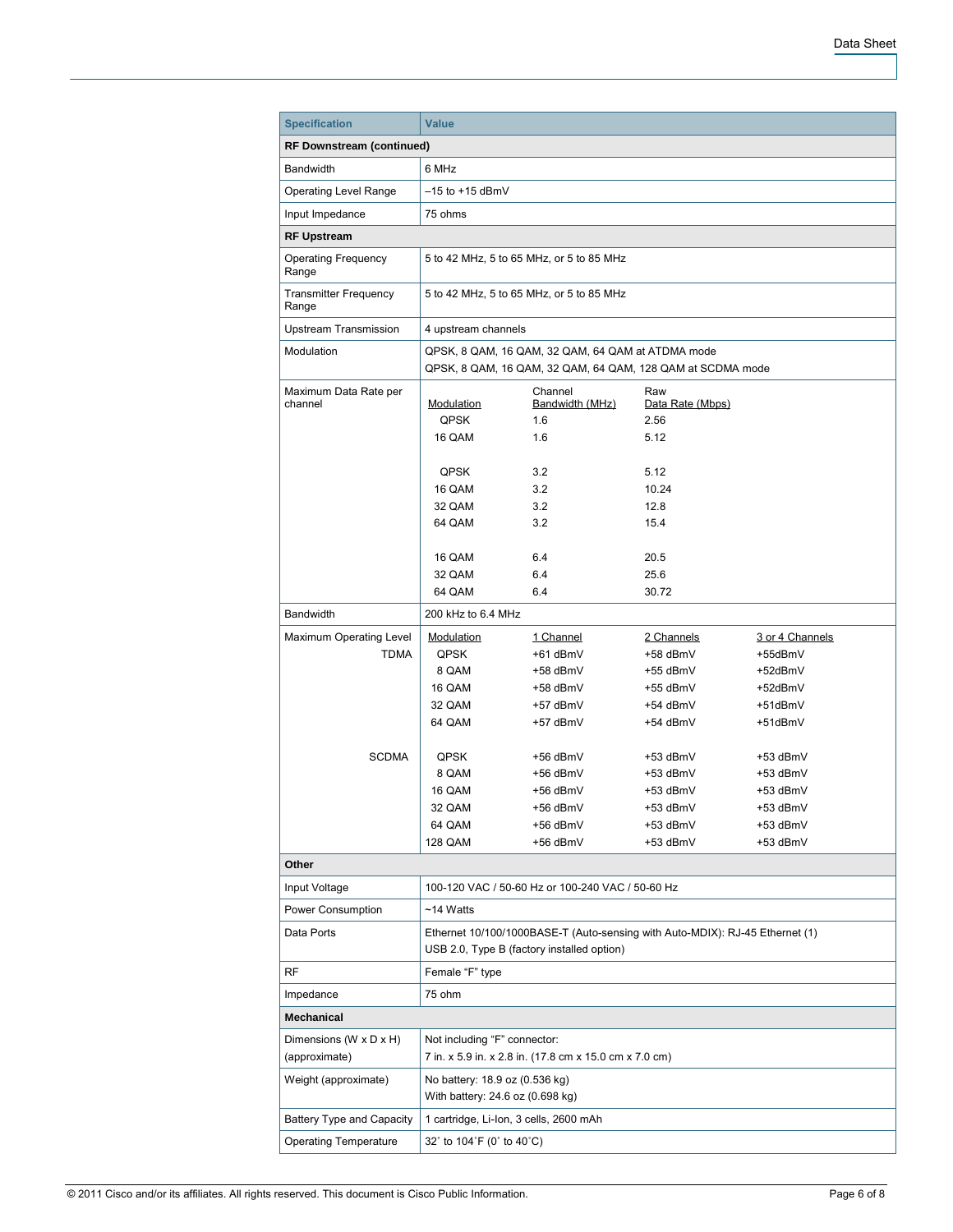| <b>Specification</b>                               | <b>Value</b>                                                         |  |
|----------------------------------------------------|----------------------------------------------------------------------|--|
| Mechanical (continued)                             |                                                                      |  |
| <b>Operating Humidity</b>                          | 0 to 90% RH non-condensing                                           |  |
| Storage Temperature                                | $-4^{\circ}$ to 140 $^{\circ}$ F (-20 $^{\circ}$ to 60 $^{\circ}$ C) |  |
| <b>Standards and Approvals</b>                     |                                                                      |  |
| Designed to Comply with<br>the Following Standards | PacketCable 1.5, 1.0<br>DOCSIS 3.0, 2.0, 1.1, 1.0                    |  |
| Regulatory and Safety<br>Approvals                 | As required per country where the DPQ3212 will be used               |  |

# **Ordering Information**

### **Table 4.** Ordering Information

| <b>Description</b>                                                                 | <b>Part Number</b> |
|------------------------------------------------------------------------------------|--------------------|
| 5-42/88-1002 MHz Diplex Filter                                                     |                    |
| DPQ3212 DOCSIS 3.0 Cable Modem with Embedded Digital Voice Adapter. Includes:      | 4027665            |
| $\bullet$ USB 2.0 port                                                             |                    |
| • 100-120 VAC / 50-60 Hz, Internal PS                                              |                    |
| • Power cord, North America (polarized)                                            |                    |
| . No Li-Ion battery provided                                                       |                    |
| • Ethernet cable                                                                   |                    |
| • USB cable                                                                        |                    |
| • CD-ROM containing user guide and USB driver                                      |                    |
| <b>North America</b>                                                               |                    |
| DPQ3212 DOCSIS 3.0 Cable Modem with Embedded Digital Voice Adapter. Includes:      | 4035623            |
| $\bullet$ USB 2.0 port                                                             |                    |
| • 100-240 VAC / 50-60 Hz, Internal PS                                              |                    |
| • Power cord. Australia                                                            |                    |
| . No Li-Ion battery provided                                                       |                    |
| • Ethernet cable, 2.0 meters                                                       |                    |
| • Telephone cable, 3.0 meters                                                      |                    |
| • CD-ROM containing user guides and USB driver                                     |                    |
| Australia (Customer-specific configuration)                                        |                    |
| DPQ3212-2600 DOCSIS 3.0 Cable Modem with Embedded Digital Voice Adapter. Includes: | 4027666            |
| $\bullet$ USB 2.0 port                                                             |                    |
| • 100-120 VAC / 50-60 Hz, Internal PS                                              |                    |
| • Power cord, North America (polarized)                                            |                    |
| • One (1) 3-cell, 2600 mAh Li-lon battery                                          |                    |
| • Ethernet cable                                                                   |                    |
| • USB cable                                                                        |                    |
| • CD-ROM containing user guide and USB driver                                      |                    |
| <b>North America</b>                                                               |                    |
| DPQ3212-2600 DOCSIS 3.0 Cable Modem with Embedded Digital Voice Adapter. Includes: | 4033434            |
| • No USB port                                                                      |                    |
| • 100-240 VAC / 50-60 Hz, Internal PS                                              |                    |
| • Power cord, North America (polarized)                                            |                    |
| • One (1) 3-cell, 2600 mAh Li-Ion battery                                          |                    |
| • Ethernet Cable, 1.2 meters                                                       |                    |
| • CD-ROM containing user guides                                                    |                    |
| <b>North America (Customer-specific configuration)</b>                             |                    |